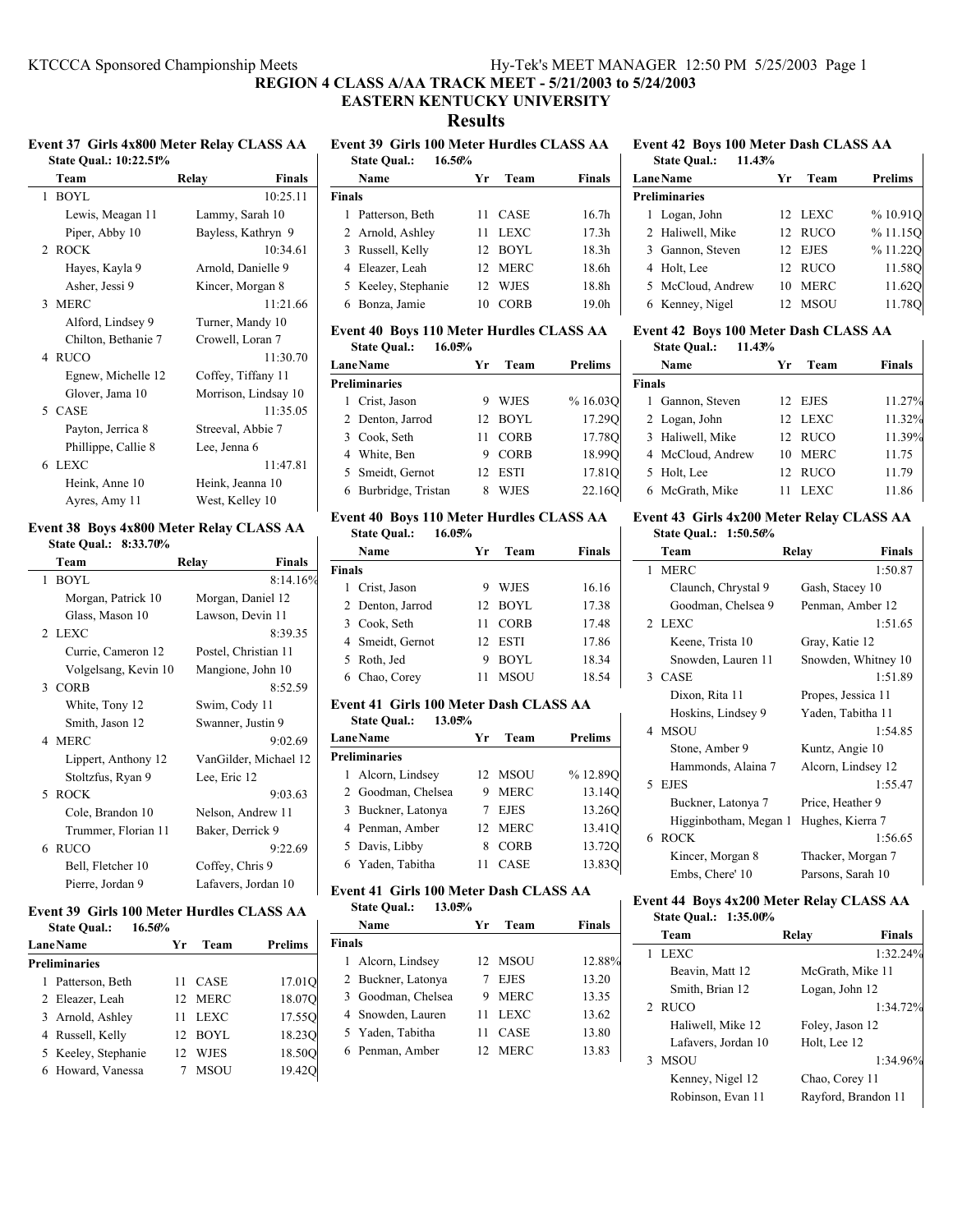## **(Event 44 Boys 4x200 Meter Relay CLASS AA)**

| 4 MERC             | 1:39.70               |
|--------------------|-----------------------|
| McCloud, Andrew 10 | VanGilder, Michael 12 |
| Lee, Eric 12       | Smith, Jonathan 12    |
| 5 WJES             | 1:39.74               |
| Brown, Corey 11    | Orme, Bryan 9         |
| Darby, Eli 9       | Longgar, Richard 10   |
| 6 BOYL             | 1:40.91               |
| Lawson, Devin 11   | Vonckx, Derek 11      |
| Denton, Jarrod 12  | Loughry, Ian 11       |
|                    |                       |

### **Event 45 Girls 1600 Meter Run CLASS AA State Qual.: 5:29.75%**

| Name              | Уr | Team        | <b>Finals</b> |
|-------------------|----|-------------|---------------|
| 1 Hayes, Kayla    |    | <b>ROCK</b> | 5:36.51       |
| 2 Piper, Abby     | 10 | <b>BOYL</b> | 5:37.89       |
| 3 Lewis, Meagan   | 11 | BOYL        | 5:47.16       |
| 4 Heink, Jeanna   | 10 | <b>LEXC</b> | 6:12.36       |
| 5 Tyler, Amber    |    | 6 MERC      | 6:12.69       |
| 6 Payton, Jerrica |    | CASE        | 6:16.28       |

#### **Event 46 Boys 1600 Meter Run CLASS AA State Qual.: 4:35.54%**

| Name              | Уr | Team        | <b>Finals</b> |
|-------------------|----|-------------|---------------|
| 1 Morgan, Daniel  |    | 12 BOYL     | 4:27.26%      |
| 2 Morgan, Patrick | 10 | <b>BOYL</b> | 4:30.87%      |
| 3 Nelson, Andrew  | 11 | <b>ROCK</b> | 4:49.43       |
| 4 Cole, Brandon   | 10 | <b>ROCK</b> | 4:53.01       |
| 5 Mangione, John  | 10 | LEXC        | 4:56.98       |
| 6 Currie, Cameron | 12 | LEXC        | 5:09.40       |

## **Event 47 Girls 4x100 Meter Relay CLASS AA**

| <b>State Qual.:</b><br>53.16% |                        |
|-------------------------------|------------------------|
| <b>LaneTeam</b>               | <b>Finals</b><br>Relay |
| 1 MERC                        | 52.66%                 |
| Claunch, Chrystal 9           | Gash, Stacey 10        |
| Penman, Amber 12              | Goodman, Chelsea 9     |
| 2 MSOU                        | 53.26                  |
| Alcorn, Lindsey 12            | Kuntz, Angie 10        |
| Stone, Amber 9                | Green, Keeley 9        |
| 3 LEXC                        | 54.03                  |
| Snowden, Lauren 11            | Snowden, Whitney 10    |
| Okpokho, Itoro 9              | Gray, Katie 12         |
| 4 EJES                        | 54.08                  |
| Buckner, Latonya 7            | Hughes, Kierra 7       |
| Higginbotham, Megan 1         | Ford, Krishelle 7      |
| 5 ROCK                        | 54.66                  |
| Kincer, Morgan 8              | Thacker, Morgan 7      |
| Embs, Chere' 10               | Parsons, Sarah 10      |
| 6 CORB                        | 55.99                  |
| Bonza, Jamie 10               | Dixon, Benee' 10       |
| Annen, Jessica 11             | Davis, Libby 8         |

# **Results Event 48 Boys 4x100 Meter Relay CLASS AA**

**EASTERN KENTUCKY UNIVERSITY**

| <b>State Qual.:</b><br>45.17% |                     |
|-------------------------------|---------------------|
| Team                          | Finals<br>Relay     |
| 1 LEXC                        | 44.17%              |
| McGrath, Mike 11              | Beavin, Matt 12     |
| Smith, Brian 12               | Logan, John 12      |
| 2 RUCO                        | 45.34               |
| Lafavers, Jordan 10           | Foley, Jason 12     |
| Haliwell, Mike 12             | Holt, Lee 12        |
| 3 MSOU                        | 45.55               |
| Compton, Ralph 9              | Kenney, Nigel 12    |
| Robinson, Evan 11             | Rayford, Brandon 11 |
| 4 WJES                        | 47.43               |
| Darby, Eli 9                  | Longgar, Richard 10 |
| Johnson, Brian 9              | Brown, Corey 11     |
| 5 CASE                        | 48.70               |
| Cheeseman, Matt 11            | Harris, Tristan 10  |
| Hatter, Mikey 10              | Lay, Andrew 10      |
| 6 BOYL                        | 49.08               |
| Loughry, Ian 11               | Slone, Josh 12      |
| Slone, Jon 12                 | Wagner, Alex 9      |
|                               |                     |

## **Event 49 Girls 400 Meter Dash CLASS AA**

| <b>State Oual.: 1:01.01%</b> |     |             |          |  |
|------------------------------|-----|-------------|----------|--|
| <b>LaneName</b>              | Уr  | Team        | Prelims  |  |
| <b>Preliminaries</b>         |     |             |          |  |
| 1 Hammond, Heather           | 10  | <b>ROCK</b> | %59.55O  |  |
| 2 Hoskins, Lindsey           |     | 9 CASE      | 1:03.260 |  |
| 3 Dixon, Rita                | 11  | <b>CASE</b> | 1:03.990 |  |
| 4 Bayless, Katheryn          | 11  | <b>BOYL</b> | 1:03.830 |  |
| 5 Chalk, Brittney            | 12. | <b>BOYL</b> | 1:06.410 |  |
| 6 Kincer, Morgan             | 8   | <b>ROCK</b> | 1:08.580 |  |

## **Event 49 Girls 400 Meter Dash CLASS AA**

| <b>State Oual.: 1:01.01%</b> |                     |     |             |               |
|------------------------------|---------------------|-----|-------------|---------------|
|                              | Name                | Уr  | Team        | <b>Finals</b> |
| <b>Finals</b>                |                     |     |             |               |
|                              | 1 Hammond, Heather  | 10  | <b>ROCK</b> | 59.19%        |
|                              | 2 Hoskins, Lindsey  | 9   | <b>CASE</b> | 1:01.75       |
|                              | 3 Dixon, Rita       | 11  | <b>CASE</b> | 1:01.77       |
|                              | 4 Bayless, Katheryn | 11  | BOYL        | 1:01.80       |
|                              | 5 Chalk, Brittney   | 12. | BOYL        | 1:05.49       |
|                              | Kincer, Morgan      |     | <b>ROCK</b> | 1:06.02       |

## **Event 50 Boys 400 Meter Dash CLASS AA State Qual.: 52.16%**

| <b>LaneName</b>      | Team<br>Yr        | Prelims |
|----------------------|-------------------|---------|
| <b>Preliminaries</b> |                   |         |
| 1 Tunde, Joe         | 11 LEXC           | 52.690  |
| 2 Beavin, Matt       | 12 LEXC           | 53.980  |
| 3 Glass, Mason       | BOYL<br>10        | 54.650  |
| 4 VanGilder, Michael | 12 MERC           | 53.990  |
| 5 Johnson, Dustin    | <b>CASE</b><br>11 | 56.020  |
| 6 Lee, Eric          | <b>MERC</b>       | 56.530  |

#### **Event 50 Boys 400 Meter Dash CLASS AA State Qual.: 52.16%**

 $\mathbf{I}$ 

H

|               | <br>$\sim$ - $\sim$ $\sim$ |                 |             |               |
|---------------|----------------------------|-----------------|-------------|---------------|
|               | Name                       | Уr              | Team        | <b>Finals</b> |
| <b>Finals</b> |                            |                 |             |               |
|               | 1 Beavin, Matt             |                 | 12 LEXC     | 51.689        |
|               | 2 Tunde, Joe               |                 | <b>LEXC</b> | 52.45         |
|               | 3 VanGilder, Michael       | 12 <sub>1</sub> | MERC        | 53.02         |
|               | 4 Glass, Mason             | 10              | <b>BOYL</b> | 53.52         |
|               | 5 Cheeseman, Matt          |                 | <b>CASE</b> | 54.60         |
|               | Johnson, Dustin            |                 | CASE        | 54.61         |

### **Event 51 Girls 300 Meter Hurdles CLASS AA State Qual.: 49.07%**

| <b>LaneName</b>      | Уr | Team        | <b>Prelims</b> |
|----------------------|----|-------------|----------------|
| <b>Preliminaries</b> |    |             |                |
| 1 Hammond, Heather   | 10 | <b>ROCK</b> | %47.22Q        |
| 2 Claunch, Chrystal  | 9  | <b>MERC</b> | %48.27Q        |
| 3 Arnold, Ashley     |    | LEXC        | 49.12O         |
| 4 Lee, Erica         | 10 | MERC        | 53.990         |
| 5 Russell, Kelly     |    | 12 BOYL     | 54.620         |
| 6 Shelton, Morgan    |    | <b>CORB</b> | 55.290         |

#### **Event 51 Girls 300 Meter Hurdles CLASS AA State Qual.: 49.07%**

 $\mathbf{r}$ 

|               | Name                | Vr | Team        | <b>Finals</b> |
|---------------|---------------------|----|-------------|---------------|
| <b>Finals</b> |                     |    |             |               |
|               | 1 Hammond, Heather  | 10 | <b>ROCK</b> | 47.74%        |
|               | 2 Claunch, Chrystal |    | <b>MERC</b> | 48.32%        |
|               | 3 Arnold, Ashley    |    | LEXC        | 48.76%        |
|               | 4 Russell, Kelly    |    | 12 BOYL     | 53.50         |
|               | 5 Shelton, Morgan   |    | <b>CORB</b> | 54.93         |
|               | Lee, Erica          | 10 | MERC        | 55.99         |

#### **Event 52 Boys 300 Meter Hurdles CLASS AA State Qual.: 42.11%**

|    | state Qual.:<br>44.1170 |    |             |         |
|----|-------------------------|----|-------------|---------|
|    | <b>LaneName</b>         | Уr | Team        | Prelims |
|    | <b>Preliminaries</b>    |    |             |         |
|    | 1 Scheller, Brandon     | 9  | <b>MERC</b> | 43.96O  |
|    | 1 Friend, Jason         | 10 | <b>MSOU</b> | 43.96O  |
|    | 3 Szczotka, Grant       |    | 12 CASE     | 44.46O  |
|    | 4 Crist, Jason          | 9  | WJES        | 44.83O  |
|    | 5 Brister, Jamie        | 11 | <b>LEXC</b> | 44.67Q  |
| 6. | Chao, Corey             | 11 | MSOU        | 44.95O  |
|    |                         |    |             |         |

#### **Event 52 Boys 300 Meter Hurdles CLASS AA**<br>State Oual : 42 11% **State Qual.: 42.11%**

|               | state Qual.:<br>44.1170 |                 |             |               |
|---------------|-------------------------|-----------------|-------------|---------------|
|               | Name                    | Уr              | Team        | <b>Finals</b> |
| <b>Finals</b> |                         |                 |             |               |
|               | 1 Friend, Jason         | 10              | <b>MSOU</b> | 43.25         |
|               | 2 Crist, Jason          | 9               | <b>WJES</b> | 43.40         |
|               | 3 Brister, Jamie        | 11              | LEXC        | 43.77         |
|               | 4 Chao, Corey           | 11              | <b>MSOU</b> | 45.54         |
|               | 5 Scheller, Brandon     | 9               | <b>MERC</b> | 45.56         |
|               | 6 Denton, Jarrod        | 12 <sub>1</sub> | BOYL        | 45.85         |
|               |                         |                 |             |               |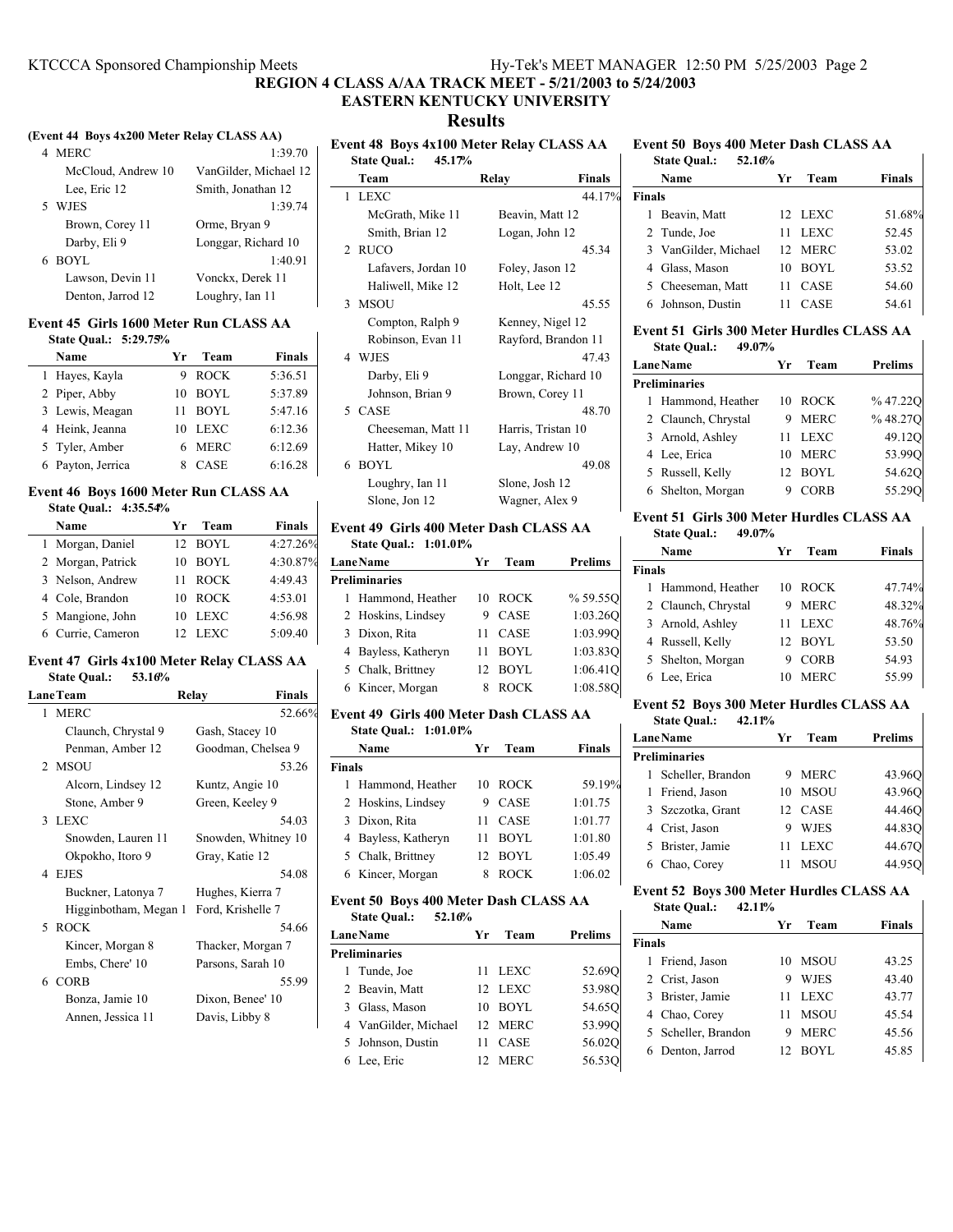## **Event 53 Girls 800 Meter Dash CLASS AA**

| State Qual.: 2:26.34% |    |             |               |
|-----------------------|----|-------------|---------------|
| Name                  | Уr | Team        | <b>Finals</b> |
| 1 Dixon, Rita         | 11 | <b>CASE</b> | 2:30.30       |
| 2 Bayless, Katheryn   |    | BOYL        | 2:31.66       |
| 3 Claunch, Chrystal   |    | <b>MERC</b> | 2:32.86       |
| 4 Hayes, Kayla        |    | <b>ROCK</b> | 2:36.01       |
| 5 Lewis, Meagan       | 11 | BOYL        | 2:36.46       |
| 6 Heink, Anne         |    | <b>LEXC</b> | 2:36.59       |

#### **Event 54 Boys 800 Meter Dash CLASS AA State Qual.: 2:02.24%**

| DIALC QUAL. 4.04.4470 |    |             |               |
|-----------------------|----|-------------|---------------|
| Name                  | Уr | Team        | <b>Finals</b> |
| 1 Morgan, Patrick     | 10 | BOYL        | 1:58.39%      |
| 2 Lippert, Anthony    | 12 | <b>MERC</b> | 2:01.91%      |
| 3 Lawson, Devin       | 11 | BOYL        | 2:02.27       |
| 4 Volgelsang, Kevin   | 10 | <b>LEXC</b> | 2:02.84       |
| 5 Postel, Christian   |    | <b>LEXC</b> | 2:04.10       |
| 6 Martin, Mark        |    | WJES        | 2:05.52       |

### **Event 55 Girls 200 Meter Dash CLASS AA State Qual.: 27.04%**

| <b>Lane Name</b>     | Уr | Team        | <b>Prelims</b> |
|----------------------|----|-------------|----------------|
| <b>Preliminaries</b> |    |             |                |
| 1 Alcorn, Lindsey    |    | 12 MSOU     | %26.78O        |
| 2 Goodman, Chelsea   | 9  | <b>MERC</b> | 27.090         |
| 3 Hoskins, Lindsey   |    | <b>CASE</b> | 28.17Q         |
| 4 Snowden, Lauren    | 11 | LEXC        | 28.18Q         |
| 5 Penman, Amber      | 12 | <b>MERC</b> | 28.260         |
| 6 Dixon, Benee'      |    | 'OR B       | 29.24          |

## **Event 55 Girls 200 Meter Dash CLASS AA State Qual.: 27.04%**

|               | Name               | Yr  | Team        | <b>Finals</b> |   |
|---------------|--------------------|-----|-------------|---------------|---|
| <b>Finals</b> |                    |     |             |               |   |
|               | 1 Alcorn, Lindsey  |     | 12 MSOU     | 26.73%        |   |
|               | 2 Goodman, Chelsea | 9   | <b>MERC</b> | 27.74         |   |
|               | 3 Snowden, Lauren  | 11  | <b>LEXC</b> | 28.25         | 2 |
|               | 4 Parsons, Sarah   | 10  | <b>ROCK</b> | 28.36         |   |
|               | 5 Ellis, Amy       | 10  | <b>RUCO</b> | 29.02         |   |
|               | 6 Penman, Amber    | 12. | <b>MERC</b> | 29.32         | p |

#### **Event 56 Boys 200 Meter Dash CLASS AA State Qual.: 23.21%**

| <b>State Qual.:</b> |    |             |                                         |
|---------------------|----|-------------|-----------------------------------------|
| <b>Lane Name</b>    | Yr | Team        | <b>Prelims</b>                          |
| Preliminaries       |    |             |                                         |
| 1 Logan, John       |    |             | % 22.15Q                                |
| 2 Gannon, Steven    | 12 |             | %22.98O                                 |
| 3 Haliwell, Mike    | 12 |             | %22.290                                 |
| 4 Holt, Lee         | 12 |             | %23.11O                                 |
| 5 Rayford, Brandon  | 11 | <b>MSOU</b> | 23.270                                  |
| 6 Smith, Brian      |    |             | 23.610                                  |
|                     |    | 23.21%      | 12 LEXC<br>EJES<br>RUCO<br>RUCO<br>LEXC |

# **Results Event 56 Boys 200 Meter Dash CLASS AA**

**EASTERN KENTUCKY UNIVERSITY**

|               | <b>State Qual.:</b><br>23.21% |     |             |               |
|---------------|-------------------------------|-----|-------------|---------------|
|               | Name                          | Уr  | Team        | <b>Finals</b> |
| <b>Finals</b> |                               |     |             |               |
|               | 1 Logan, John                 |     | 12 LEXC     | 22.25%        |
|               | 2 Gannon, Steven              |     | 12 EJES     | 22.34%        |
|               | 3 Haliwell, Mike              |     | 12 RUCO     | 22.43%        |
|               | 4 Rayford, Brandon            | 11  | <b>MSOU</b> | 23.11%        |
|               | 5 Smith, Brian                |     | 12 LEXC     | 23.53         |
|               | Holt, Lee                     | 12. | <b>RUCO</b> | 23.86         |

### **Event 57 Girls 3200 Meter Run CLASS AA State Qual.: 12:26.38%**

| Name              | Yг | Team        | <b>Finals</b> |
|-------------------|----|-------------|---------------|
| 1 Hayes, Kayla    |    | 9 ROCK      | 12:15.49%     |
| 2 Piper, Abby     | 10 | <b>BOYL</b> | 12:20.87%     |
| 3 Jamieson, Kelly |    | BOYL        | 13:03.60      |
| 4 Tyler, Amber    |    | 6 MERC      | 13:41.79      |
| 5 Hollins, Emily  |    | 6 CORB      | 13:44.30      |
| 6 West, Kelley    |    | <b>LEXC</b> | 14:41.60      |

#### **Event 58 Boys 3200 Meter Run CLASS AA State Qual.: 10:16.17%**

| State Qual., 10,10,1770 |    |             |               |
|-------------------------|----|-------------|---------------|
| Name                    | Yг | Team        | <b>Finals</b> |
| 1 Morgan, Daniel        |    | 12 BOYL     | 10:01.58%     |
| 2 Nelson, Andrew        | 11 | <b>ROCK</b> | 10:36.28      |
| 3 White, Tony           |    | 12 CORB     | 10:36.69      |
| 4 Kiser, Stith          |    | $12$ BOYL   | 10:50.90      |
| 5 Cole, Brandon         | 10 | <b>ROCK</b> | 11:06.13      |
| 6 Mangione, John        |    | <b>LEXC</b> | 11:29.70      |

### **Event 59 Girls 4x400 Meter Relay CLASS AA State Qual.: 4:15.82%**

| Team                 | <b>Finals</b><br>Relay |  |
|----------------------|------------------------|--|
| 1 CASE               | 4:17.31                |  |
| Hoskins, Lindsey 9   | Propes, Jessica 11     |  |
| Dixon, Rita 11       | Yaden, Tabitha 11      |  |
| 2 LEXC               | 4:18.85                |  |
| Arnold, Ashley 11    | Gray, Katie 12         |  |
| Scordo, Katie 9      | Keene, Trista 10       |  |
| 3 BOYL               | 4:21.16                |  |
| Bayless, Katheryn 11 | Lewis, Meagan 11       |  |
| Lammy, Sarah 10      | Chalk, Brittney 12     |  |
| 4 ROCK               | 4:33.57                |  |
| Thacker, Morgan 7    | Parsons, Sarah 10      |  |
| Arnold, Danielle 9   | Bullock, Courtney 7    |  |
| 5 MERC               | 4:37.75                |  |
| Alford, Lindsey 9    | Camden, Tara 7         |  |
| Gash, Stacey 10      | Chilton, Bethanie 7    |  |
| 6 RUCO               | 4:41.42                |  |
| Coffey, Tiffany 11   | Glover, Jama 10        |  |
| Egnew, Michelle 12   | Morrison, Lindsay 10   |  |

#### **Event 60 Boys 4x400 Meter Relay CLASS AA State Qual.: 3:33.61%**

| State Qual.: 3:33.01% |                 |                     |
|-----------------------|-----------------|---------------------|
| Team                  | Relay           | Finals              |
| 1 BOYL                |                 | 3:39.07             |
| Vonckx, Derek 11      | Glass, Mason 10 |                     |
| Morgan, Patrick 10    |                 | Lawson, Devin 11    |
| 2 CASE                |                 | 3:40.79             |
| Szczotka, Grant 12    |                 | Cheeseman, Matt 11  |
| Gosser, Zack 11       |                 | Johnson, Dustin 11  |
| 3 MSOU                |                 | 3:41.24             |
| Chao, Corey 11        |                 | Compton, Ralph 9    |
| Roussey, Brandon 11   |                 | Rayford, Brandon 11 |
| 4 WJES                |                 | 3:44.68             |
| Buckner, Dwayne 8     | Crist, Jason 9  |                     |
| Longgar, Richard 10   | Martin, Mark 9  |                     |
| 5 MERC                |                 | 3:48.84             |
| VanGilder, Michael 12 | Lee, Eric 12    |                     |
| Lippert, Anthony 12   |                 | Smith, Jonathan 12  |
| 6 RUCO                |                 | 3:49.69             |
| Pierre, Jordan 9      | Coffey, Chris 9 |                     |
| Emerson, Tyler 11     |                 | Lafavers, Jordan 10 |

#### **Event 61 Girls Shot Put CLASS AA State Qual.: 32-11%**

| state Qual.:<br>$32 - 1170$ |                   |               |
|-----------------------------|-------------------|---------------|
| Name                        | Team<br>Уr        | <b>Finals</b> |
| 1 Webb, Ashley              | 12 MERC           | 33-05.00%     |
| 2 Downs, Chaeli             | MERC              | 30-04.00      |
| 3 Pierce, Jessica           | <b>CASE</b>       | 27-05.50      |
| 4 Foley, Cassie             | MSOU              | 27-03.00      |
| 5 Murphy, Danielle          | <b>CASE</b><br>10 | 25-10.50      |
| 6 Huckaby, Erin             |                   | 25-02.00      |

#### **Event 62 Boys Shot Put CLASS AA State Qual.: 45-10%**

| Name                 | Yr. | Team        | Finals    |
|----------------------|-----|-------------|-----------|
| 1 Jennings, David    |     | 12 BOYL     | 48-10.00% |
| 2 Kidd, Jeremy       |     | 12 MERC     | 46-11.00% |
| 3 Overstreet, Brodie |     | $12$ BOYL   | 43-09.00  |
| 4 Allen, Andrew      |     | <b>CASE</b> | 40-01.00  |
| 5 Coffey, Kennedy    | 9   | <b>RUCO</b> | 39-02.00  |
| 6 Ballard, Daniel    |     | <b>MSOU</b> | 36-10.00  |

 $\mathbf{I}$ 

 $\mathbf{I}$ 

## **Event 63 Girls Discus Throw CLASS AA**

**State Qual.: 102-06%**

| Name                | Team<br>Yг | <b>Finals</b> |
|---------------------|------------|---------------|
| 1 Pierce, Jessica   | CASE<br>11 | $101 - 01$    |
| 2 Webb, Ashley      | 12 MERC    | 94-02         |
| 3 Murphy, Danielle  | 10 CASE    | 93-05         |
| 4 Downs, Chaeli     | 12 MERC    | 89-00         |
| 5 Foley, Cassie     | 12 MSOU    | 76-05         |
| 6 Roessler, Christa | 12 BOYL    | 70-05         |

## **Event 64 Boys Discus Throw CLASS AA**

| <b>State Qual.: 134-02%</b> |      |           |               |
|-----------------------------|------|-----------|---------------|
| Name                        | Yr - | Team      | <b>Finals</b> |
| 1 Jennings, David           |      | $12$ BOYL | 160-03%       |
| 2 Kidd, Jeremy              |      | 12 MERC   | 124-05        |